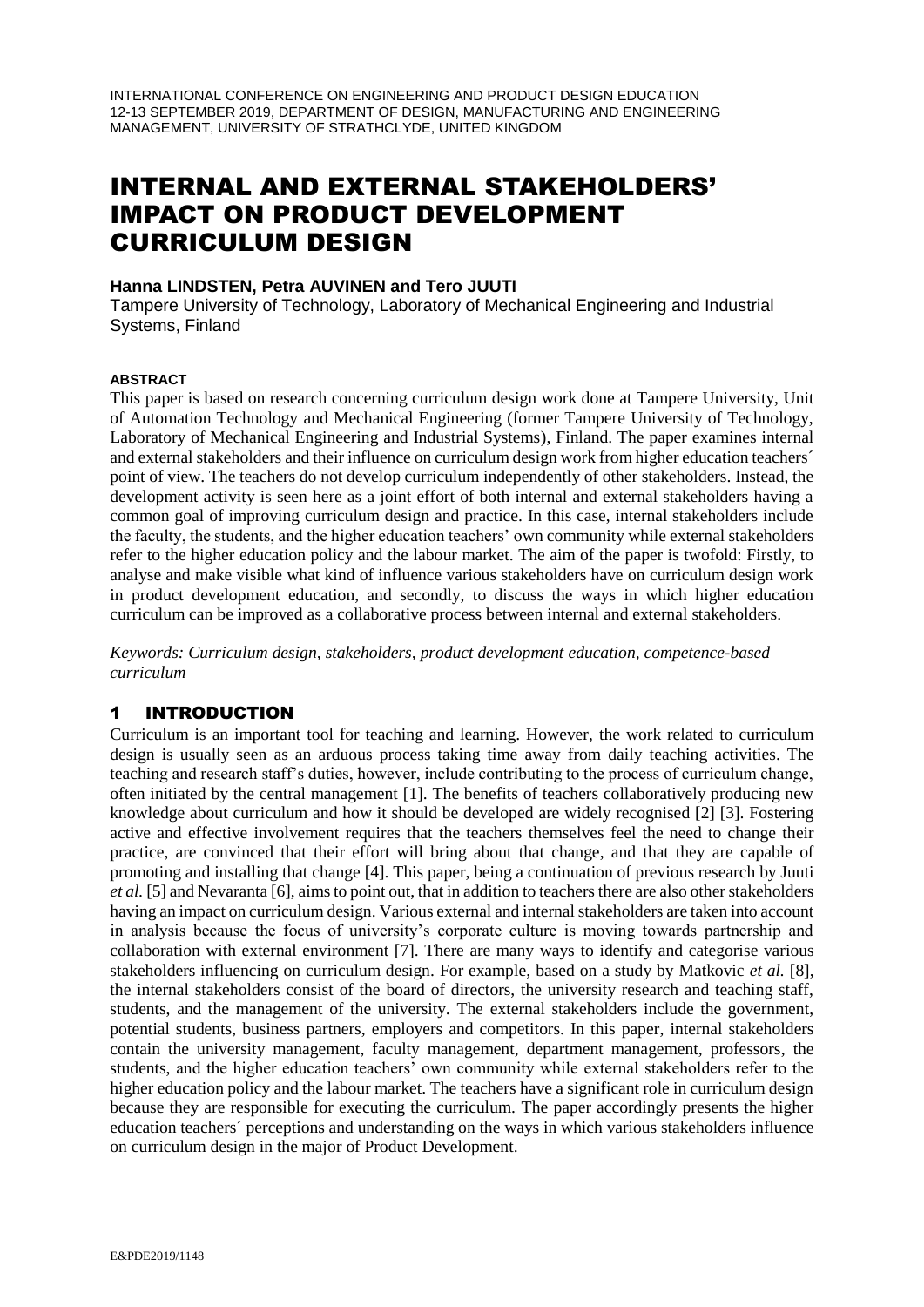# 2 RESEARCH STRATEGIES

The research strategies used here include qualitative research, educational research, and case study research. Snape and Spencer [9] describe that qualitative research aims to provide "an in-depth and interpreted understanding of the social world of research participants by learning about their social and material circumstances, their experience, perspectives and histories". Many qualitative studies use video or, as in this study, audio data, which are then transcribed into written form. This study is also based on a qualitative approach of educational research. According to Anderson [10] "educational research is the systematic process of discovering how and why people in educational settings behave as they do". Educational research may focus on various aspects of education, including student behaviour, teacher training or social justice. The main purpose of the research is to improve teachers´ professional practice and the systems within which they operate to support student learning. [11.] Case study research is an inquiry focusing on describing, understanding, predicting, and/or controlling the individual process, person, group, organisation, industry, or culture [12]. In educational research, the case study provides a means of doing a small-scale investigation of a variety of contexts and situations, ranging from the experiences of individuals to the workings of universities, and from single cases of people, classes or organisations to multiple cases [11]. In this study, specifically, the case is a curriculum development session held at the former Laboratory of Mechanical Engineering and Industrial Systems. As a qualitative case study, this study seeks to understand the uniqueness and complexity of the chosen case as well as its interaction with its contexts [13].

# 3 DATA AND METHOD

The research data was collected from the curriculum development session conducted at the Laboratory of Mechanical Engineering and Industrial Systems on October 2018. The session was primarily organised for the curriculum development purposes and secondarily for the research purposes. The participants in the session were four product development teachers, a facilitator, a researcher, and a research assistant. In the session, the participants aimed at jointly creating a particular flow chart to describe and document the specific learning outcomes as well as the knowledge, skills, routines, and attitudes the students should learn to achieve those outcomes. The flowchart is presented in figure 1.





The researcher observed the session and intervened with questions about the various stakeholder roles in the curriculum design work. The three-hour session was recorded on an audio tape and then transcribed. The teachers in this study have diverse professional experiences; Brian has worked 15 years in manufacturing industry, 10 years in consulting company and 15 years at the university. Mike has worked 15 years at the university and Jack has 25 years' experience on teaching and 10 years' experience in consulting company.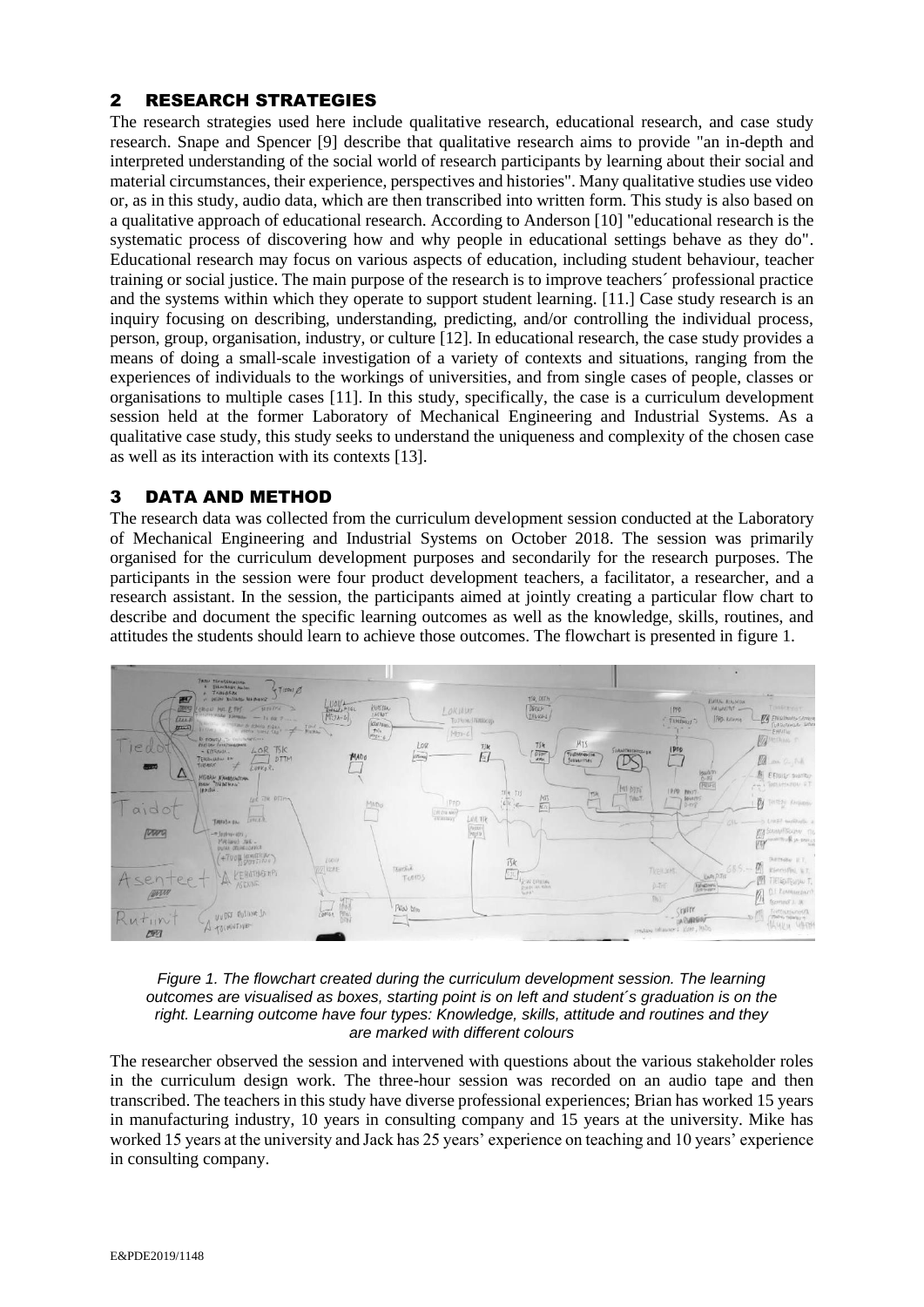The research method used in this study is directed content analysis [14], also called as directed qualitative content analysis [15]. Directed approach to content analysis aims at validating or extending conceptually some theoretical framework or theory [14]. Existing theory and research support the development of the research question and provide predictions about the key concepts or variables as initial coding categories [16]. This has also been referred to as deductive category application [17]. The main advantage of a directed approach to content analysis is that existing theory can be supported and extended. The notion that the researchers may approach the data with an informed, but strong bias is seen as an inherent limitation of this approach. [14.]

# 4 RESULTS

The research results presented here describe the ways in which internal and external stakeholders influence on curriculum design process in the major of Product Development. The results specifically illustrate the product development teachers´ perceptions and understanding concerning various stakeholders´ role and meaning in the process of curriculum design. Internal stakeholders refer to the stakeholders influencing inside the university, while external stakeholders have an influence from outside the university. Internal stakeholders include the faculty, the students, and the higher education teachers' own community while external stakeholders concern the higher education policy and the labour market.

# **4.1 Internal stakeholders**

The faculty together with the whole higher education organisation have a significant role in curriculum design work, which the teachers participating in the session often emphasised. The faculty was also described as a relatively distant authority that sets the conditions to be met. The university administration was seen to restrict the curriculum in its role of being responsible for the issues to be taught. The data revealed that teachers were not even conscious about the new orders set by the administration. The faculty has a dominating role in curriculum work even though it does not take a stand on the content of the curriculum:

*Mike: Here (the assessment guide) it is stated that assessment criteria for the credit is based on learning outcomes defined in the curriculum and curricula guide. It is a quite challenging trick to define them because learning outcomes would be managed but, yet assessment criteria should be defined for the next three years.*

Another internal stakeholder are the students, which were also seen to have a significant impact on curriculum design work. The teachers had an opinion that the students have a relatively weak preliminary knowledge and skills when they come to study product development. This must be taken into account when designing curriculum and teaching. Year by year, the students´ preliminary knowledge and skills appear to be even weaker, which is why teaching the basic courses is more time consuming than previous years.

What is also challenging in curriculum design work are the students' attitudes and misunderstandings when they come to study at the university. The teachers described that the attitudes they wanted to teach their students are inconsistent with the attitudes of the students starting their studies. As Jack puts it:

*Jack: In the beginning, they have a belief they are not innovative. They have also* 

*that kind of an attitude that there is a right answer to every question.*

Some students are used to get high grades in the high school, but the situation may change at the university. The different backgrounds of the students also causes challenges for the curriculum design work. While setting the learning outcomes the teachers need to pay attention to the students having different levels of preliminary knowledge and interest.

The third internal stakeholder was the teachers' own community whose activities and aims strongly guided the curriculum design work. The teachers participating in the session had a unique way of doing curriculum design work. They were actively reflecting on, developing and improving their curriculum by concentrating specifically on learning outcomes. Teachers´ personal opinions and views were appreciated:

*Jack: And it may seem like that we have roughly same understanding of things, but* 

*it naturally isn't so because everyone has his own way of thinking and own views.* 

In the context of teachers' own community, the participants also had recognised roles and responsibilities which they were expected to perform. Overall, the working method used in the session was familiar to the teachers, ensuring the successful collaboration between them.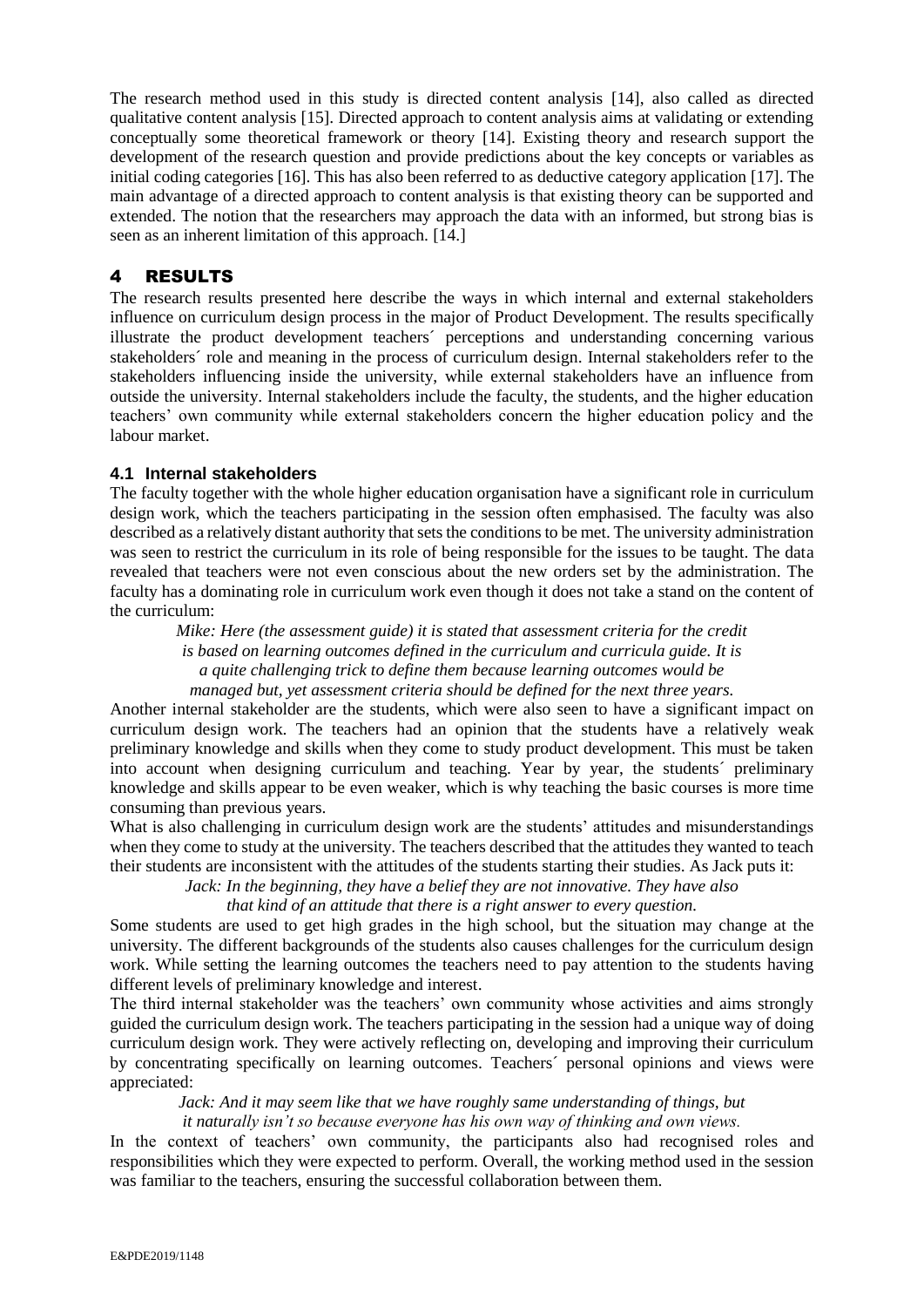### **4.2 External stakeholders**

Together with internal stakeholders, there are also external stakeholders influencing curriculum design work. The role of labour market and higher education policy, specifically, caused many debates in the session. The labour market was seen as a purely positive stakeholder. The teachers clearly stated that labour market is very closely related to teaching and research and they felt that it is important to acknowledge its role in the modern world.

*Brian: The important part of our research is to understand what the real world is and what kinds of demands it has. The users of the products are very close to us meaning that it is absolutely not a limitation or burden but a strength. It makes this work meaningful and rich.* 

By contrast, the higher education policy was seen as a negative stakeholder in terms of curriculum design work. The participant teachers described it as a limiting factor that determined the direction of curriculum development. The teachers find it contradictory that even though higher education policy is distinct and distant from curriculum *per se*, the policy decisions and the reasoning supporting those decisions still have such a strong influence on curriculum design work. It was seen as problematic that young people are politically steered to come to the university directly from the high school without any work experience:

*Brian: In the Finnish higher education policy, it has been decided that young people have to start their university studies without any work experience or taking a year off.*

The higher education policy also aims to promote graduating as fast as possible. Enhancing fast graduation does not support the acquisition of work experience during the studies, which may cause difficulties for graduates in their integration into the labour market.

# 5 CONCLUSIONS AND DISCUSSION

The paper was based on higher education teachers´ perceptions about the impacts that various stakeholders have on product development curriculum design. In general, the stakeholders were considered to have either positive, negative or neutral role in curriculum design work. The faculty and higher education policy were seen as negative stakeholders having a too dominant role in curriculum design. While being seen as a distant stakeholder, the teachers thought that higher education policy is still making relatively heavy demands on practical curriculum work. The role of the students was also seen in a rather negative light because of their weak preliminary knowledge and skills as well as flawed attitudes towards university studies.

The participant teachers treated labour market as a very positive stakeholder having a close relationship with teaching and research. It was seen as highly important that teachers' and students' collaboration with the labour market was constantly taken into account in curriculum design. A neutral stakeholder influencing on curriculum design work was the teachers' own community which made the practical decisions on curriculum-related matters. The teachers had obvious and well-established roles and responsibilities, which seemed to facilitate the execution of curriculum development session. In this paper, the curriculum was not only seen as a tool for pedagogical activity, but also as a subject of codevelopment and collaboration between various stakeholders. Seen from teachers´ point of view, the ways in which different stakeholders are involved in curriculum design work are shown in Figure 2.

In Figure 2, the stakeholders´ involvement is described from the teachers´ perspective, who participated in the curriculum development session. While doing curriculum design work, the teachers took into account of their collaboration with various other stakeholders. The teachers saw themselves collaborating directly with the three stakeholders: labour market, students and faculty. By contrast, the teachers´ collaboration with higher education policy was seen to occur indirectly, via faculty. The participant teachers´ own community was based on collegiality with shared principles and values [18]. Jarzabkowski [19] explores the notion of collegiality as a form of teacher culture and uses the term to describe teachers´ involvement with their peers on intellectual, moral, political, social and/or emotional level(s). All members of community were involved in joint problem solving and decision-making, simultaneously showing their willingness to contribute to the development of curriculum.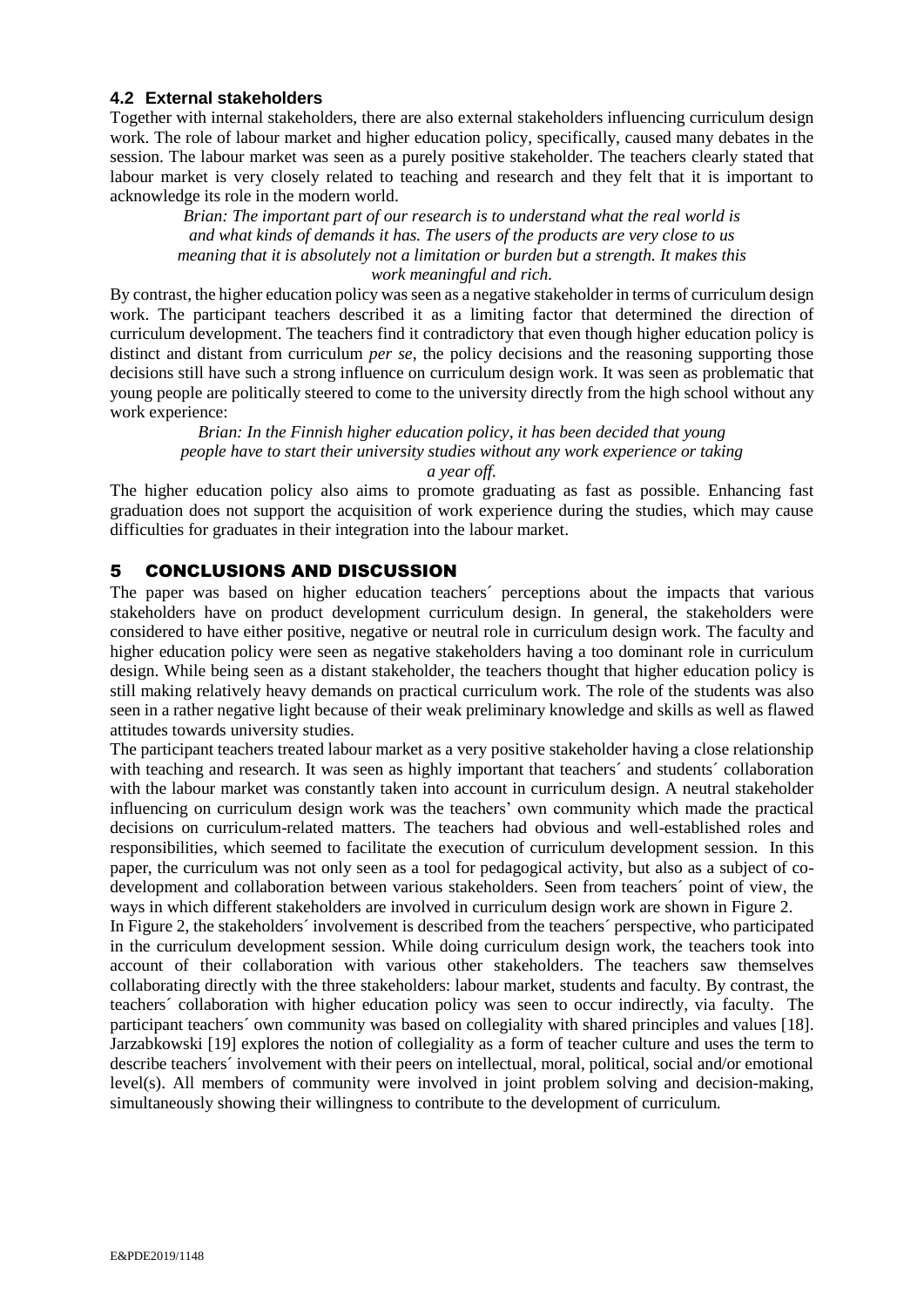

*Figure 2. Stakeholders´ involvement in curriculum design work from teachers´ point of view*

This paper has identified the various stakeholders and the ways in which they influence curriculum design work. The paper is written from the perspective of only one stakeholder, the teachers´ own community. Olsen and Maassen [20] note that faculty, students, and administrators presumably have different views on the issues of curriculum design. For this reason, a greater involvement of also other relevant stakeholders would be important in order to create a more comprehensive understanding of curriculum and its development. However, the research results presented here are useful to all participants involved in curriculum design work: students, faculty, teachers, higher education policy, research community, and labour market.

# **REFERENCES**

- [1] Blackmore P. and Kandiko C.B. (2012) 'Change: Processes and resources', in Blackmore, P. and Kandiko, C. B. (eds) *Strategic Curriculum Change. Global Trends in Universities*. London: Taylor and Francis, pp. 111-209.
- [2] Voogt J.M., Pieters J.M. and Handelzalts A. (2016) 'Teacher collaboration in curriculum design teams: effects, mechanisms, and conditions', *Educational Research and Evaluation,* 22 (3), pp. 121-140.
- [3] Pareja Roblin N.N., Ormel B.J.B., McKenney S.E., Voogt J.M. and Pieters J. M. (2014) 'Linking research and practice through teacher communities: A place where formal and practical knowledge meet?', *European Journal of Teacher Education*, 37, pp. 183-203.
- [4] Morris A.K. and Hiebert J. (2011) 'Creating shared instructional products: An alternative approach to improving teaching', *Educational Researcher*, 40, pp. 5-14.
- [5] Juuti T., Lehtonen T., Rättyä K., Halonen N., Vanhatalo M. and Kujansuu P. (2014) 'Design Reasoning Patterns in NPD Education Design', *DS 78: Proceedings of the 16th International conference on Engineering and Product Design Education (E&PDE14*). University of Twente, The Netherlands, 4-5 September. Available at: [https://www.designsociety.org/publication/35960/Design+Reasoning+Patterns+in+NPD+Educati](https://www.designsociety.org/publication/35960/Design+Reasoning+Patterns+in+NPD+Education+Design) [on+Design](https://www.designsociety.org/publication/35960/Design+Reasoning+Patterns+in+NPD+Education+Design) (Accessed: 11 March 2019).
- [6] Nevaranta J. (2014) Competence Needs and a Model for the Teaching Strategy Development of